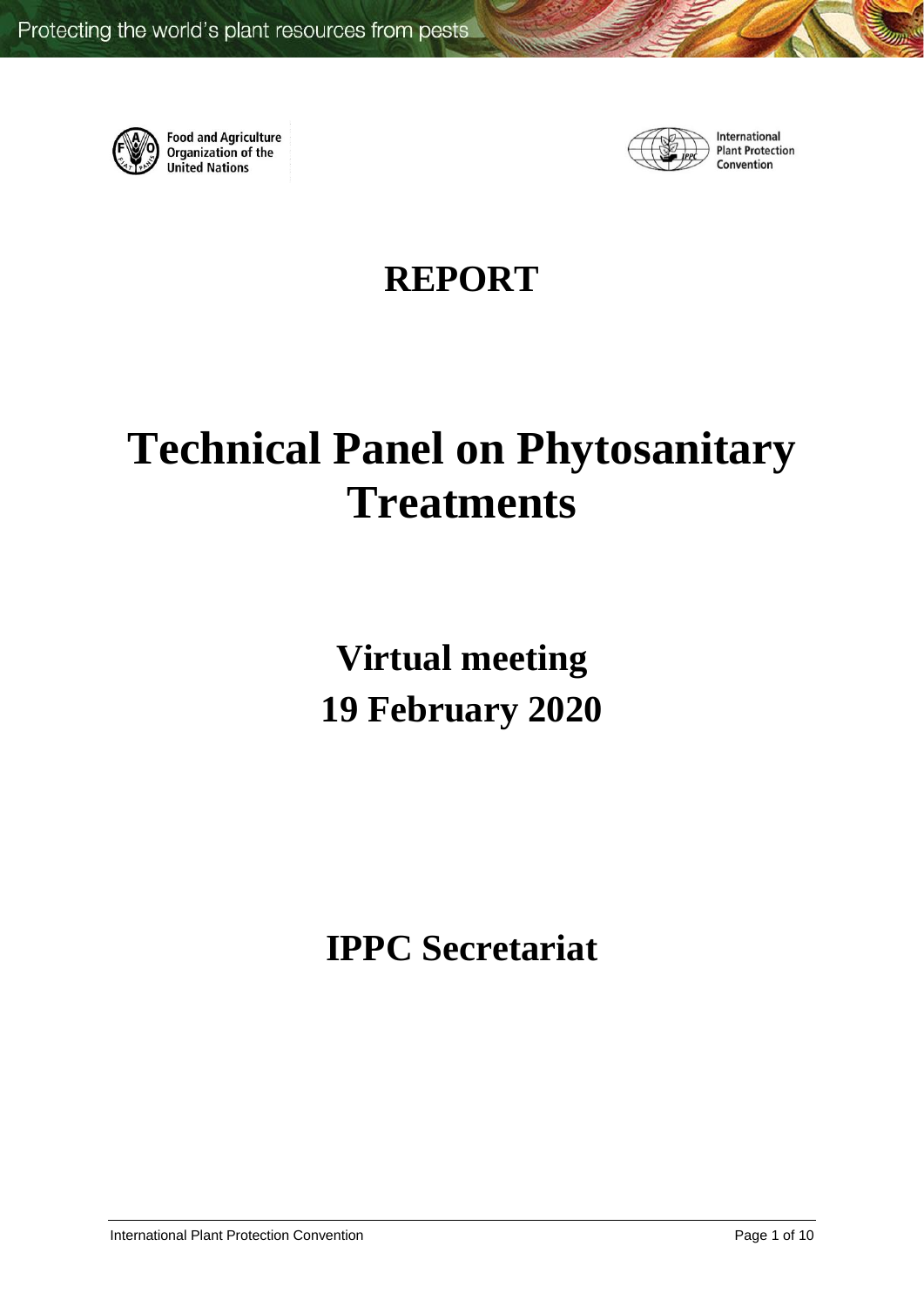FAO. 2020. *Report of the Second February Virtual Meeting of the Technical panel on Phytosanitary Treatments, 19 February 2020.* Published by FAO on behalf of the Secretariat of the International Plant Protection Convention (IPPC). 10 pages. Licence: CC BY-NC-SA 3.0 IGO.

The designations employed and the presentation of material in this information product do not imply the expression of any opinion whatsoever on the part of the Food and Agriculture Organization of the United Nations (FAO) concerning the legal or development status of any country, territory, city or area or of its authorities, or concerning the delimitation of its frontiers or boundaries. The mention of specific companies or products of manufacturers, whether or not these have been patented, does not imply that these have been endorsed or recommended by FAO in preference to others of a similar nature that are not mentioned.

The views expressed in this information product are those of the author(s) and do not necessarily reflect the views or policies of FAO.

© FAO, 2019



Some rights reserved. This work is made available under the Creative Commons Attribution-NonCommercial-ShareAlike 3.0 IGO licence (CC BY-NC-SA 3.0 IGO[; https://creativecommons.org/licenses/by-nc-sa/3.0/igo/legalcode\)](https://creativecommons.org/licenses/by-nc-sa/3.0/igo/legalcode).

Under the terms of this licence, this work may be copied, redistributed and adapted for non-commercial purposes, provided that the work is appropriately cited. In any use of this work, there should be no suggestion that FAO endorses any specific organization, products or services. The use of the FAO logo is not permitted. If the work is adapted, then it must be licensed under the same or equivalent Creative Commons licence. If a translation of this work is created, it must include the following disclaimer along with the required citation: "This translation was not created by the Food and Agriculture Organization of the United Nations (FAO). FAO is not responsible for the content or accuracy of this translation. The original English edition shall be the authoritative edition.

Disputes arising under the licence that cannot be settled amicably will be resolved by mediation and arbitration as described in Article 8 of the licence except as otherwise provided herein. The applicable mediation rules will be the mediation rules of the World Intellectual Property Organizatio[n http://www.wipo.int/amc/en/mediation/rules](http://www.wipo.int/amc/en/mediation/rules) and any arbitration will be conducted in accordance with the Arbitration Rules of the United Nations Commission on International Trade Law (UNCITRAL).

**Third-party materials.** Users wishing to reuse material from this work that is attributed to a third party, such as tables, figures or images, are responsible for determining whether permission is needed for that reuse and for obtaining permission from the copyright holder. The risk of claims resulting from infringement of any third-party-owned component in the work rests solely with the user.

Sales, rights and licensing. FAO information products are available on the FAO website [\(www.fao.org/publications\)](http://www.fao.org/publications) and can be purchased through [publications-sales@fao.org.](mailto:publications-sales@fao.org) Requests for commercial use should be submitted via: [www.fao.org/contact](http://www.fao.org/contact-us/licence-request)[us/licence-request.](http://www.fao.org/contact-us/licence-request) Queries regarding rights and licensing should be submitted to: [copyright@fao.org.](mailto:copyright@fao.org)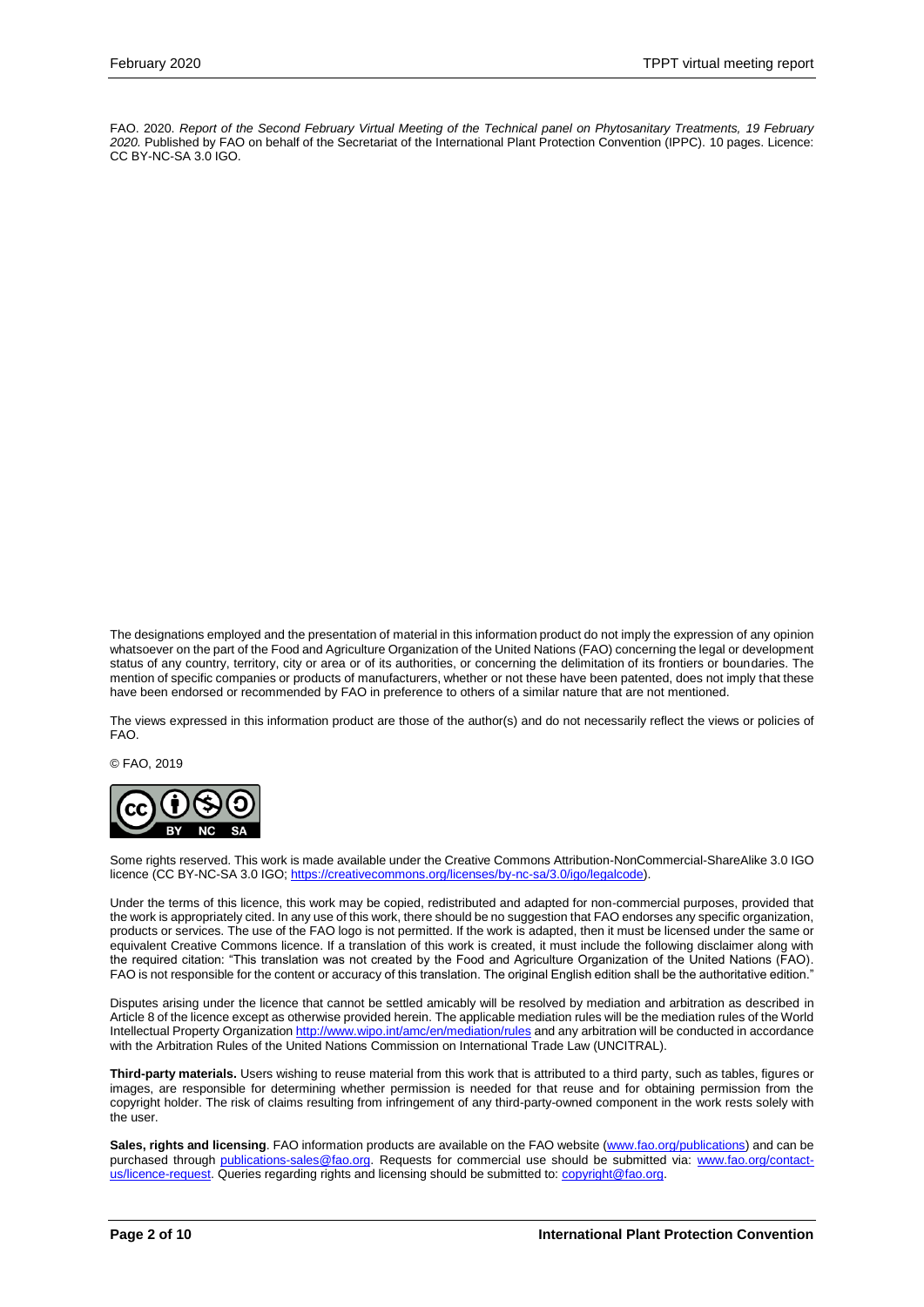### **CONTENTS**

| 1. |      |  |  |  |
|----|------|--|--|--|
|    | 1.1. |  |  |  |
|    | 1.2. |  |  |  |
| 2. |      |  |  |  |
|    |      |  |  |  |
|    |      |  |  |  |
|    |      |  |  |  |
|    |      |  |  |  |
| 3. |      |  |  |  |
|    |      |  |  |  |
| 4. |      |  |  |  |
|    |      |  |  |  |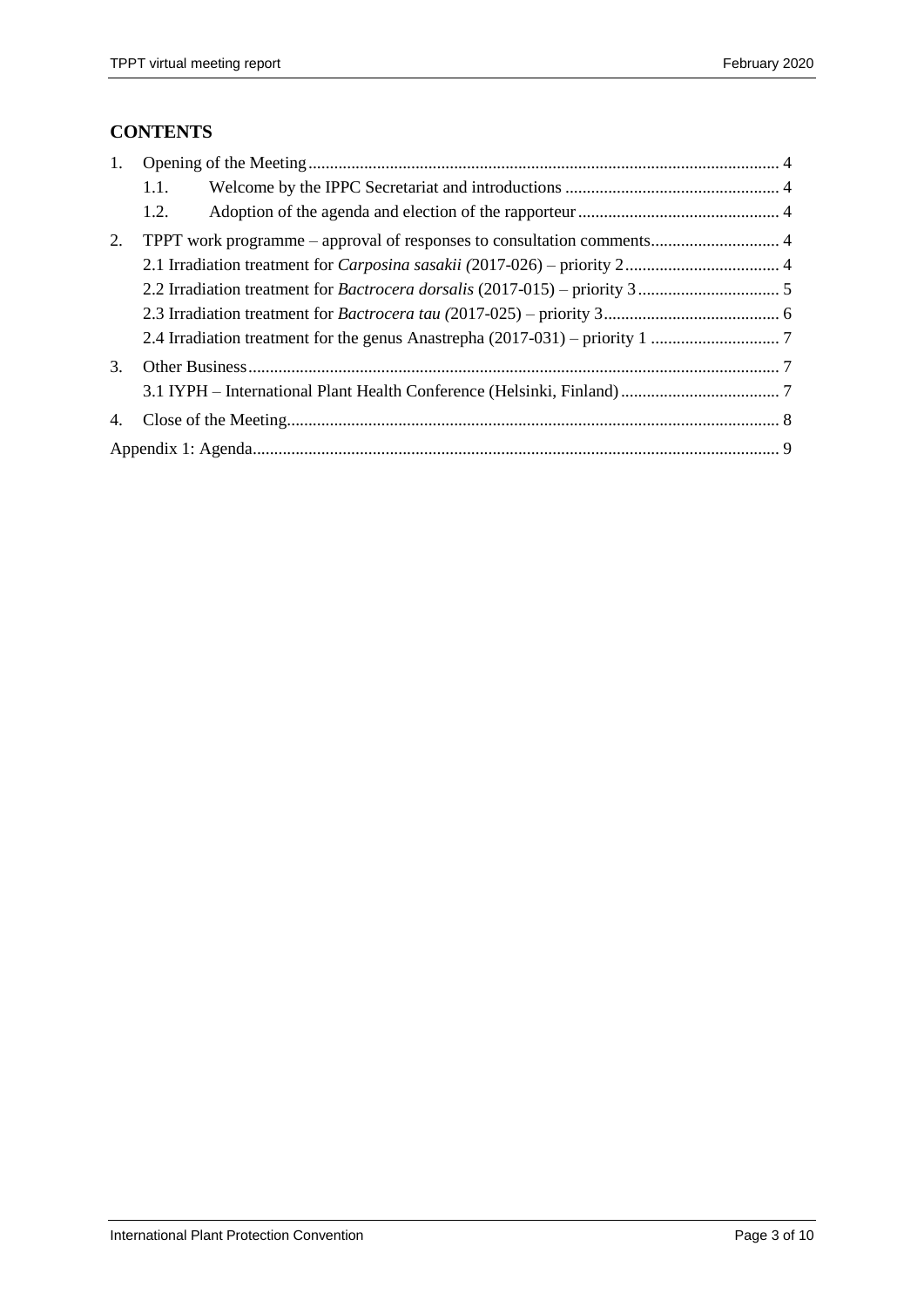## <span id="page-3-0"></span>**1. Opening of the Meeting**

#### <span id="page-3-1"></span>**1.1. Welcome by the IPPC Secretariat and introductions**

- *[1]* The International Plant Protection Convention (IPPC) Secretariat (hereafter referred to as "Secretariat") lead for the Technical Panel on Phytosanitary Treatments (TPPT) chaired the meeting and welcomed the following participants:
	- 1. Mr David OPATOWSKI (TPPT Steward)
	- 2. Mr Toshiyuki DOHINO (Japan)
	- 3. Mr Peter Llewellyn LEACH (Australia)
	- 4. Mr Scott MYERS (USA)
	- 5. Mr Michael ORMSBY (New Zealand)
	- 6. Mr Walther ENKERLIN HOEFLICH (IAEA)
	- 7. Mr Guy HALLMAN (Invited expert)
	- 8. Ms Janka KISS (IPPC Secretariat, lead)
	- 9. Mr Artur SHAMILOV (IPPC Secretariat, support)
- *[2]* The full list of TPPT members and their contact details can be found on the International Phytosanitary Portal  $(IPP)^1$ .

#### <span id="page-3-2"></span>**1.2. Adoption of the agenda and election of the rapporteur**

- *[3]* The Secretariat introduced the agenda and it was adopted as presented in Appendix 1 to this report.
- *[4]* Mr Toshiyuki DOHINO was elected as the Rapporteur.

#### <span id="page-3-4"></span><span id="page-3-3"></span>**2.TPPT work programme – approval of responses to consultation comments**

*[5]* The Secretariat provided background information on the consultation stage of the standard setting process.

#### **2.1 Irradiation treatment for** *Carposina sasakii (***2017-026) – priority 2**

- *[6]* Mr Scott MYERS, the Treatment Lead introduced the Treatment Lead summary, the compiled comments and the revised draft<sup>2</sup> and the TPPT discussed the outstanding comments.
- *[7]* **Dosimetry**. The TPPT considered the comment regarding the question on the dosimetry used by Zhang *et al*. 2014, and whether their methods were adequate to determine the effective treatment dose. Although dose mapping is not reported in the paper the dosimetry system was calibrated in accordance with standard ISO/ASTM 51261, ASTM E1026-13, and the uncertainty of the measured value was calculated according to ISO/ASTM 51707. During the dose response tests dosimeters were placed in the bottom, middle and top layer of the baskets, and halfway through the treatment the boxes were rotated to give more uniform exposure (fractionated dose). The recorded a dose uniformity ratio (DUR) over the five replicates ranged from 1.14-1.26. The TPPT agreed that the DUR readings where good and it is satisfactory for a gamma irradiation source and if all boxes are placed at the exact same distance, it should ensure dose uniformity. Dose mapping is crucial in treatments using a conveyor belt system (e.g. E-beam and X-ray sources) or when fruit are treated in pallets rather than single units as was undertaken in this case.
- *[8]* **Most tolerant stage.** The comment questioned if the study addressed the most tolerant stage. TPPT agreed to answer that the most tolerant stage was based on survival of larvae of different ages in the fruit. Although how the developmental times for different instars were estimated was not described, numerically the L5 larvae exhibited the highest survival rates to adult. This is also supported by other studies.

l

<sup>1</sup>TPPT membership list:<https://www.ippc.int/en/publications/81655/>

<sup>2</sup> 2017-026, 02\_TPPT\_2020\_Feb2, 03\_TPPT\_2020\_Feb2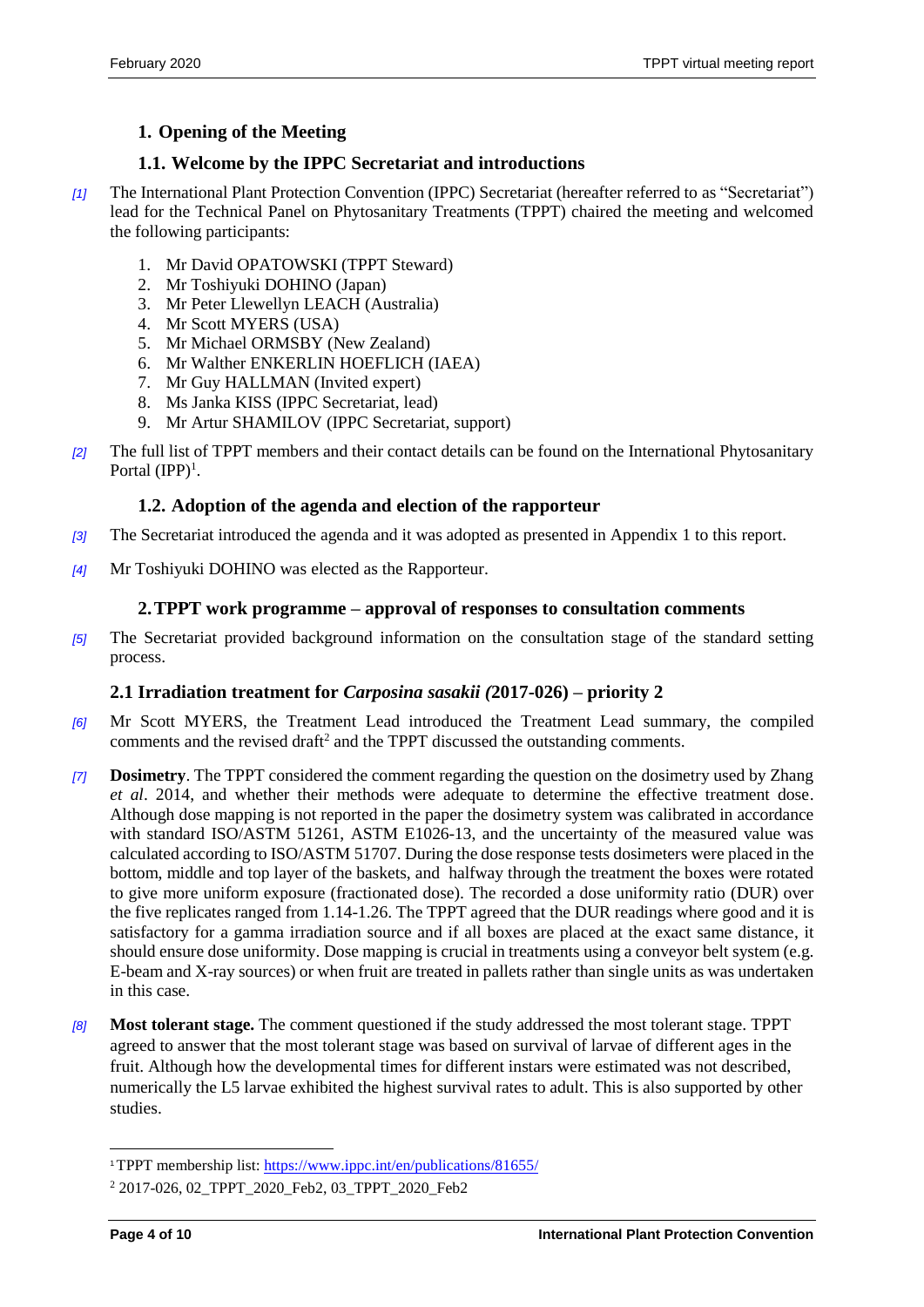- *[9]* **Efficacy**. The TPPT recalled, that they recalculated the efficacy of the treatment at the June 2018 TPPT meeting based on the estimated number of individuals treated in the confirmatory test and took into consideration the control mortality.
- [10] 2018-06 TPPT meeting report<sup>3</sup> in Appendix 9 describes the recalculation of efficacy, and correcting for control mortality– the responses to comments may include the explanation that the calculation of efficacy was based on number of 30 580 treated insect. Although Zhan *et al*. (2014)<sup>4</sup> indicates 30 850 treated insects in the 3.3 Confirmatory tests section, the correct number used by the TPPT is 30 580, coming from Table 3. This is the total of 5 replications of the number of late 5th instars (7 421 + 4 951  $+ 4865 + 5767 + 7576 = 30580$ . The TPPT double checked it with the original paper, and decided that the efficacy should remain unchanged.
- *[11]* The TPPT discussed that the PT says "Additional information was also considered from Li *et al.* (2016).", and one member thought this should be further elaborated, including that the additional information was concerning the most tolerant life stage testing, which was agreed by the TPPT.
- *[12]* The TPPT
	- (1) *approved* the revised draft PT to be presented to the Standards Committee (SC) for approval for second consultation
	- (2) *approved* the responses to consultation comments as "TPPT responses" to be presented to the SC (final version to be circulated in email).

#### <span id="page-4-0"></span>**2.2 Irradiation treatment for** *Bactrocera dorsalis* **(2017-015) – priority 3**

- [13] Mr Peter LEACH, the Treatment Lead introduced the compiled comments and the revised draft<sup>5</sup> and the TPPT discussed the outstanding comments.
- *[14]* One CP (Comment 19) made several remarks on the supporting study. The TPPT members discussed that the original submission was based on another publication, however the TPPT decided to calculate the efficacy based on Zhao *et al.* (2017)<sup>6</sup>.
- *[15]* The TPPT felt that some of the comments were hard to verify and that larval density (60 larvae /fruit) would be too high in nature, but there were no references provided to justify this statement.
- *[16]* On dosimetry, the TPPT considered if more information was needed, however they felt that the dose uniformity ratio (DUR) was tight and accurate. One member considered, that the experiment was conducted according to general good practice. When cobalt 60 irradiation source is used, it is common to place the boxes the same distance from the source, stop halfway through the experiment and turn the boxes (fractionated dose) with the dosimeters placed in the commodity. This methodology was followed in this study as well. In this type of arrangement (cobalt 60 irradiation source) dose mapping is not as important as for example when trials are conducted using a conveyer belt (e.g. E-beam and X-ray sources) or when fruit are treated in pallets rather than single units as was undertaken in this case. There are adopted irradiation treatments, based on similar studies and publication (dosimetry data is usually not provided in publications), so the TPPT agreed that the data is satisfactory given the tight DUR rates.
- *[17]* Another comment mentions the quality of the manuscript and the TPPT agreed that the paper is a little rough, however there is no reason to doubt the study. The TPPT agreed to provide response to the

 $\overline{a}$ 

<sup>3</sup> 2018-06 TPPT report[: https://www.ippc.int/en/publications/86619/](https://www.ippc.int/en/publications/86619/)

<sup>4</sup> Zhan, G., Li, B., Gao, M., Liu, B., Wang, Y., Liu, T. &, Ren, L., 2014. Phytosanitary irradiation of peach fruit moth (Lepidoptera: Carposinidae) in apple fruits. Radiation Physics and Chemistry 103:153–157

<sup>5</sup> 2017-015, , 05\_TPPT\_2020\_Feb2

<sup>6</sup>Zhao, J., Ma, J., Wu, M., Jiao, X., Wang, Z., Liang, F. & Zhan, G. 2017. Gamma radiation as a phytosanitary treatment against larvae and pupae of *Bactrocera dorsalis* (Diptera: Tephritidae) in guava fruits. Food Control, 72: 360–366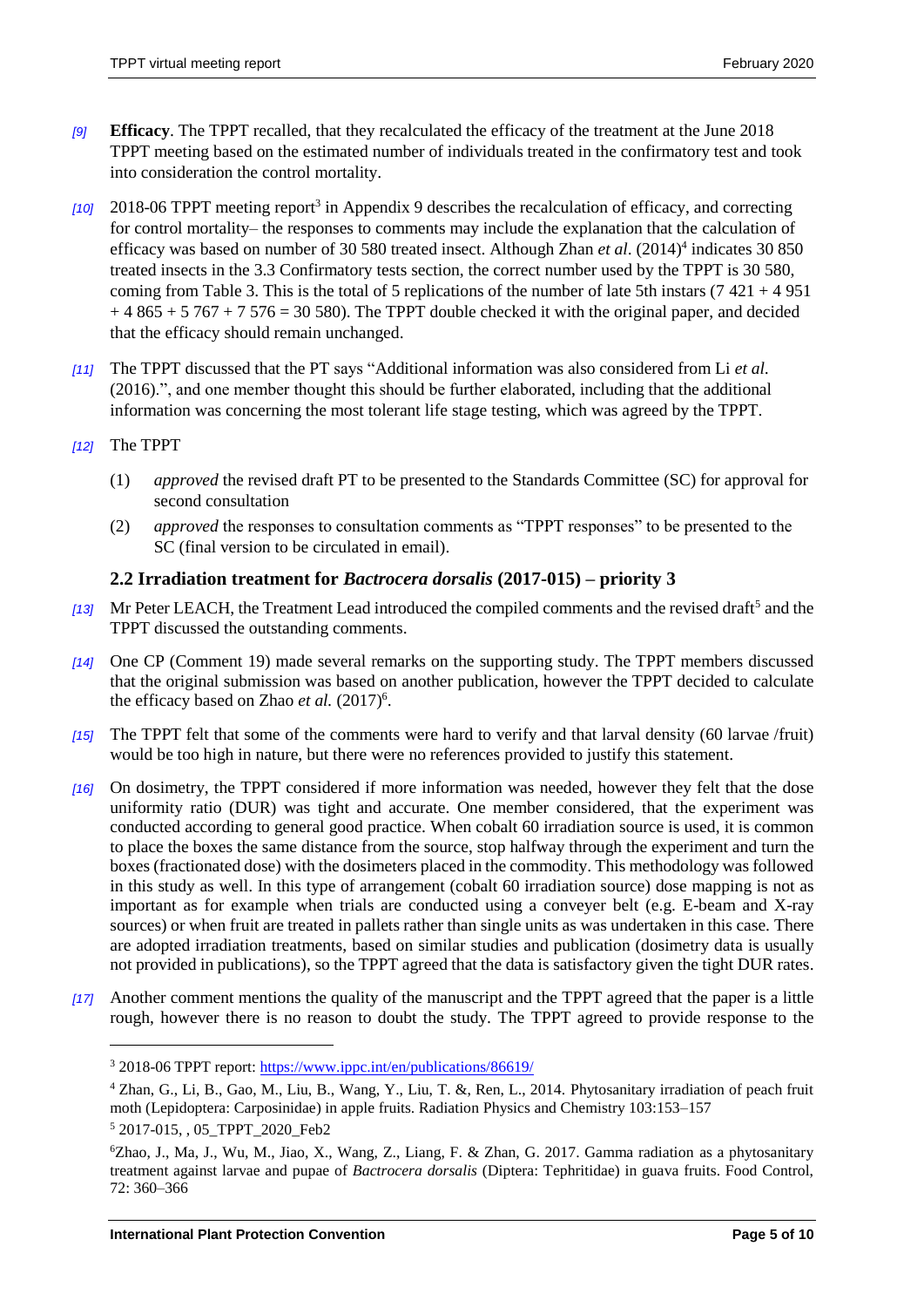comments questioning the publication, that the TPPT was satisfied with the information provided, considering that the submission provided other supporting evidence. The paper of Zhao *et al.* (2017) was selected as they applied natural infestation in the experiments.

- *[18]* One contracting party commented on the calculation of the efficacy. The efficacy is based on the one the paper by Zhao *et al.* (2017). As direct counts were used to determine the number of insects killed, percentage mortality is not necessary to calculate, however the treated numbers were reduced by the control mortality and the efficacy calculated based on slightly reduced numbers, still computing a very high level of efficacy (99.9963%). The calculation is reported in the 2018 TPPT report – Appendix 11<sup>7</sup>.
- *[19]* In general the TPPT approved the responses to the consultation comments and agreed that the Treatment Lead will be revising the responses to comments based on the discussion and circulating it via email.
- *[20]* The TPPT reviewed the draft PT as revised by the Treatment Lead after the consultation.
- *[21]* The TPPT discussed that these irradiation treatments still include the standard statement that irradiation should not be applied to commodities stored in modified atmospheres. The Secretariat clarified that this will be reviewed by the upcoming CPM-15 (2020) and once the CPM agrees, this statement would be removed from all adopted irradiation treatments via ink amendments. The sentence will also be removed from the draft irradiation treatments for fruit flies.
- *[22]* One member suggested to change the wording of the PT to be precise explaining that the schedule prevents *emergence* of the adult life stage of the pest, and not the development to the adult stage. Strictly speaking the pharate adult<sup>8</sup> could already be formed inside the puparium, it just will not be able to emerge after the treatment. The TPPT agreed to change the wording, and approved the PT with the proposed changes.
- *[23]* The TPPT
	- (3) *approved* the responses to consultation comments as "TPPT responses" to be presented to the SC (final version to be circulated in email).
	- (4) *approved* the revised draft PT to be presented to the Standards Committee (SC) for approval for second consultation
	- (5) *agreed* to remove the standard statement on modify atmosphere treatment from the text of draft irradiation treatments for fruit flies once the CPM approves the related recommendation of the TPPT.

#### <span id="page-5-0"></span>**2.3 Irradiation treatment for** *Bactrocera tau (***2017-025) – priority 3**

- [24] Mr Peter LEACH, the Treatment Lead introduced the compiled comments and the revised draft<sup>9</sup> and the TPPT discussed the outstanding comments.
- *[25]* The TPPT noted that latest changes in taxonomical classifications (also raised by comments) and agreed to change the title and the name of the pest from *Bactrocera tau* to *Zeugodacus tau*, and also applied a correction to the year of the authority (changed from 1848 to 1849). It was also mentioned that *Zeugodacus tau* is discussed to be a species complex and may be divided to further species in the next years.
- *[26]* One member suggested to include a note in the Status box of the PT to reflect this change. He also noted that the target pest of PT 15 (Vapour heat treatment for *Bactrocera cucurbitae* on *Cucumis melo* var.

 $\overline{a}$ 

<sup>7</sup> 2018-06 TPPT report[: https://www.ippc.int/en/publications/86619/](https://www.ippc.int/en/publications/86619/)

Efficacy: 99.9963%, Recalculated treated numbers:  $81,602 = 100,684 \times 81\%$  (control mortality)

<sup>&</sup>lt;sup>8</sup> A pharate insect is one that has completed the metamorphosis from larvae to adult but is still within the pupa.

<sup>9</sup> 2017-025, 07\_TPPT\_2020\_Feb2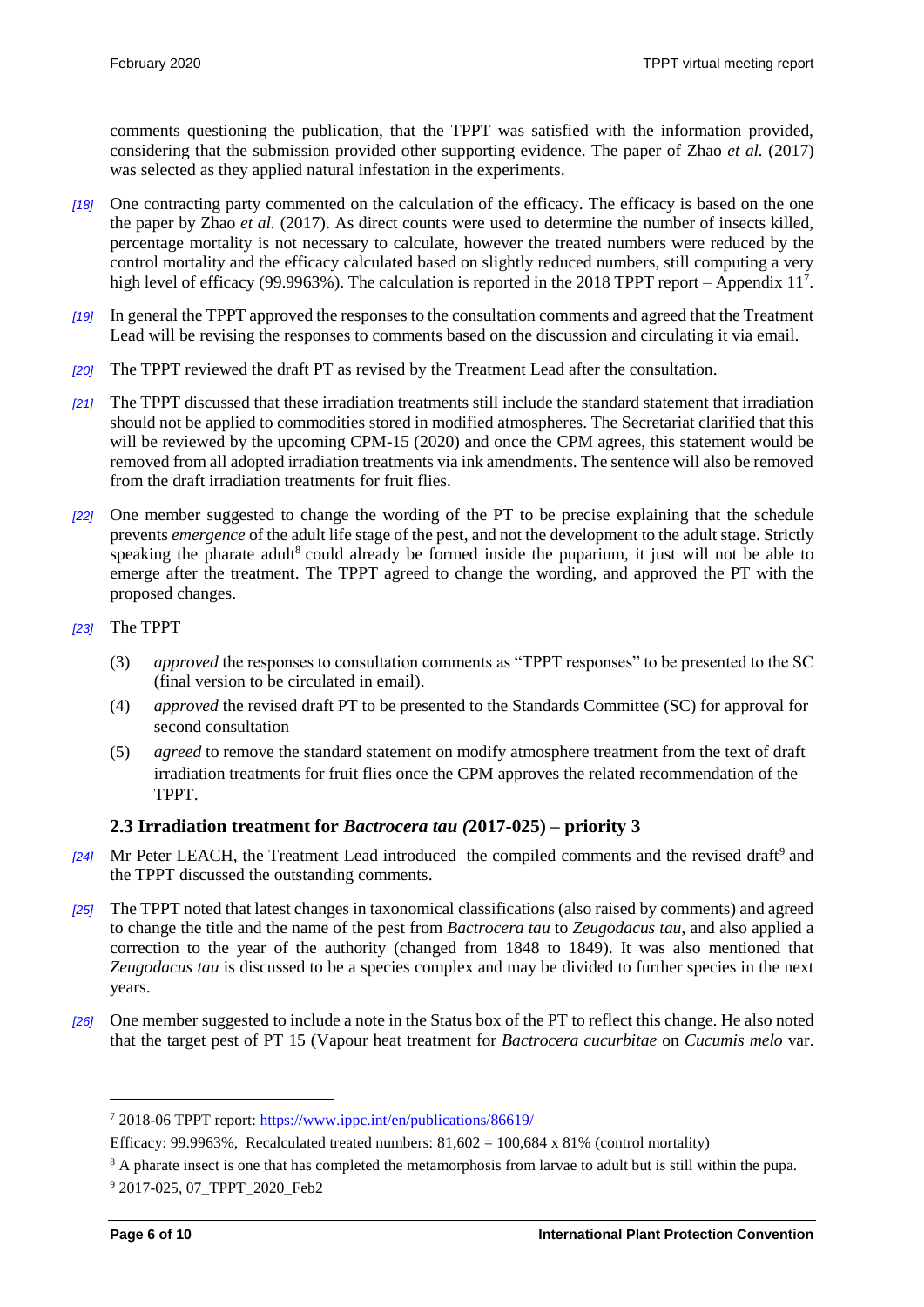*reticulatus*) also belongs to the *Zeugodacus* subgenus and most likely this PT will have to be amended as well.

- *[27]* Most comments were similar to the ones presented on the draft in the previously (report section 2.2). Some comments were concerned about the dosimetry, but the TPPT felt in this case as well that the DUR is very good, and the TPPT considers the supporting information suitable.
- *[28]* One comment was also concerned with the identification of the most tolerant life stage but it was explained that in irradiation the most tolerant life stage is very consistent.
- *[29]* Some comments expressed confusion having 2 different schedules for the same pest and commodity. The TPPT discussed that even though the efficacy may look very similar, the difference in the level of efficacy allows a country to choose a less stringent treatment if their assessment and appropriate level of protection does not require a higher level of efficacy. The TPPT thought it would be beneficial to explain in the responses to the comments that the number of insects tested are resulting in a difference in the efficacy numbers, and how testing more insects raises the level of confidence.
- *[30]* The TPPT agreed to the same change to the wording of the PT regarding the outcome of the treatment (that it prevents the emergence of adults and not the development to the adult stage).
- *[31]* The TPPT
	- (6) *approved* the responses to consultation comments as "TPPT responses" to be presented to the SC (final version to circulated in email).
	- (7) *approved* the revised draft PT to be presented to the Standards Committee (SC) for approval for second consultation
	- (8) *agreed* to remove the standard statement on modify atmosphere treatment from the text of irradiation treatments for fruit flies once the CPM approves the related recommendation of the TPPT.
	- (9) *revised* the title to reflect taxonomical changes from *Bactrocera tau* to *Zeugodacus tau*

#### <span id="page-6-0"></span>**2.4 Irradiation treatment for the genus Anastrepha (2017-031) – priority 1**

- *[32]* In the absence of Mr Matthew SMYTH, the Treatment Lead, Mr Guy HALLMAN introduced the Treatment Lead summary, the compiled comments and the revised draft<sup>10</sup> and the TPPT discussed the outstanding comments.
- *[33]* The TPPT discussed some of the major issues around generic treatments but postponed the review of the responses to the comments and the draft PT to the next meeting due to shortage of time.

#### <span id="page-6-1"></span>**3. Other Business**

#### <span id="page-6-2"></span>**3.1 IYPH – International Plant Health Conference (Helsinki, Finland)**

- *[34]* The TPPT discussed their participation in the 05-08 October 2020 International Plant Health Conference, Helsinki Finland. Several members sent proposals already to participate in the conference and present on the importance of phytosanitary treatments to plant health. They agreed to request the SC's permission that the members of the TPPT attending the conference represent the TPPT's points and participate the conference on their behalf.
- *[35]* The TPPT

 $\overline{a}$ 

(10) *requested* the SC to approve their participation in the International Plant Health Conference

<sup>10</sup> 2017-031, 08\_TPPT\_2020\_Feb2, 09\_TPPT\_2020\_Feb2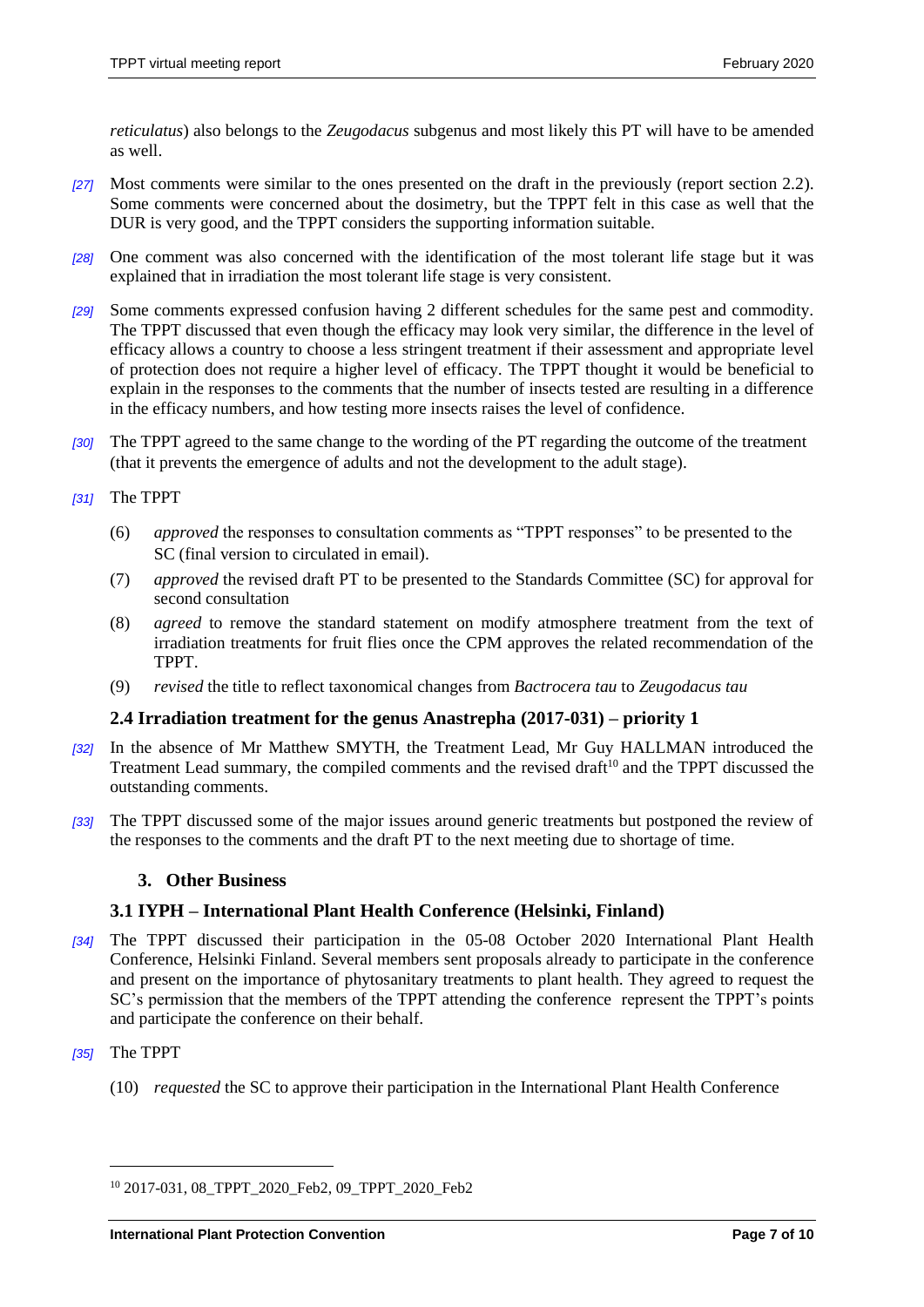# <span id="page-7-0"></span>**4. Close of the Meeting**

*[36]* The Secretariat thanked the TPPT members for their participation and closed the meeting.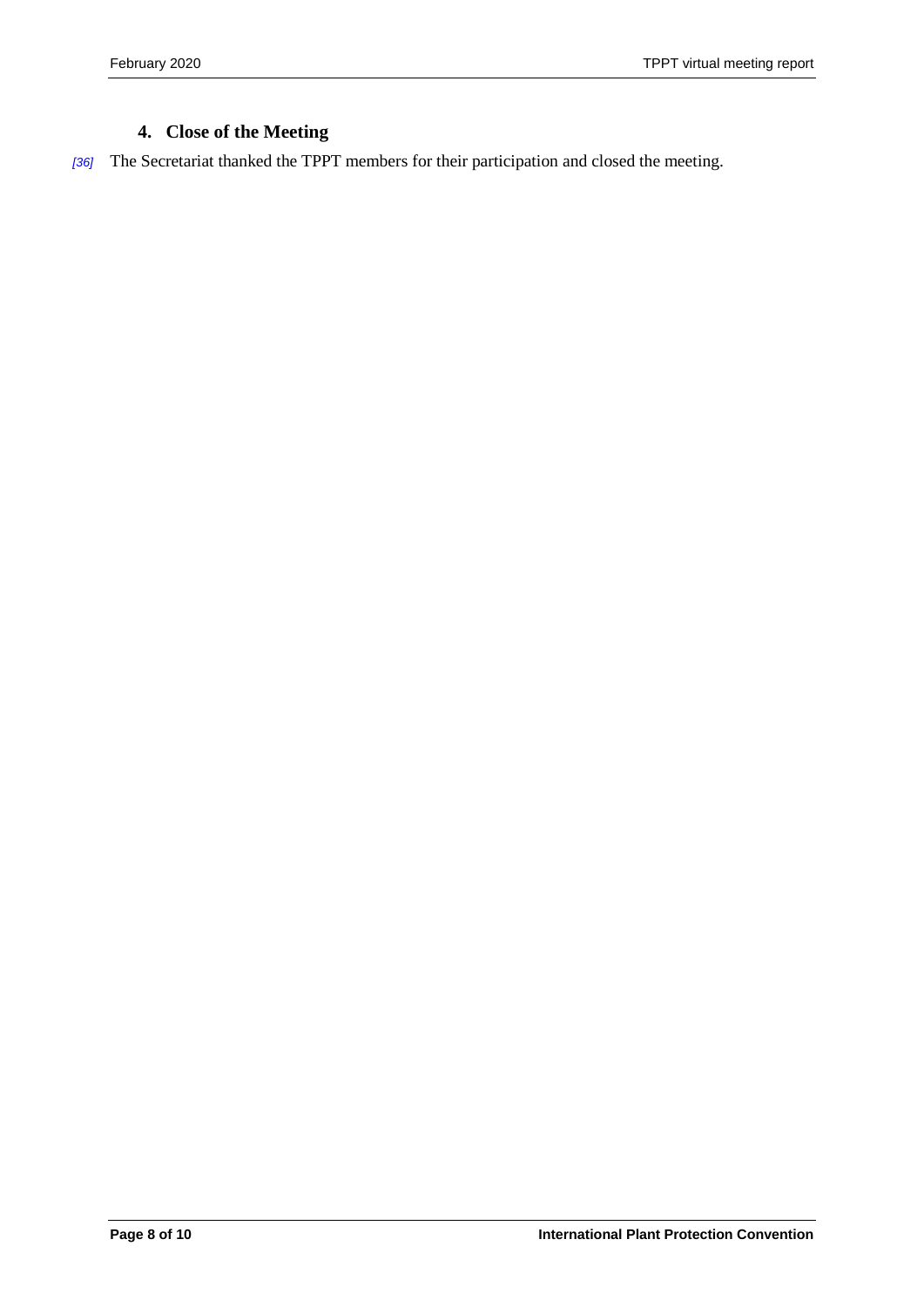# **2020 FEBRUARY VIRTUAL MEETING OF THE TECHNICAL PANEL ON PHYTOSANITARY TREATMENTS (TPPT)**

#### **AGENDA**

<span id="page-8-0"></span>

|     | <b>AGENDA ITEM</b>                                                                          | DOCUMENT NO.                                                                                                                   | <b>PRESENTER</b>         |
|-----|---------------------------------------------------------------------------------------------|--------------------------------------------------------------------------------------------------------------------------------|--------------------------|
| 1.  | Opening of the meeting                                                                      |                                                                                                                                |                          |
| 1.1 | Welcome by the IPPC Secretariat                                                             |                                                                                                                                | KISS / ALL               |
| 1.2 | Adoption of the agenda and election of the rapporteur                                       | 01_TPPT_2020_Feb2                                                                                                              | KISS / ALL               |
| 2.  | TPPT work programme - approval of responses to<br>consultation comments                     | All submissions:<br>https://www.ippc.int/en/work-<br>area-pages/draft-phytosanitary-<br>treatments-and-relevant-<br>documents/ |                          |
| 2.1 | Irradiation treatment for Carposina sasakii (2017-026) -<br>priority 2                      |                                                                                                                                | <b>MYERS</b>             |
|     | Draft PT: 2017-026                                                                          | 2017-026                                                                                                                       |                          |
|     | Treatment lead summary                                                                      | 02_TPPT_2020_Feb2                                                                                                              |                          |
|     | Compiled comments                                                                           | 03_TPPT_2020_Feb2                                                                                                              |                          |
| 2.2 | Irradiation treatment for oriental fruit fly Bactrocera dorsalis<br>(2017-015) - priority 3 |                                                                                                                                | <b>LEACH</b>             |
|     | Draft PT: 2017-015                                                                          | 2017-015                                                                                                                       |                          |
|     | Compiled comments                                                                           | 05_TPPT_2020_Feb2                                                                                                              |                          |
| 2.3 | Irradiation treatment for Bactrocera tau (2017-025) - priority<br>3                         |                                                                                                                                | <b>LEACH</b>             |
|     | Draft PT: 2017-025                                                                          | 2017-025                                                                                                                       |                          |
|     | Compiled comments                                                                           | 07_TPPT_2020_Feb2                                                                                                              |                          |
| 2.4 | Irradiation treatment for the genus Anastrepha (2017-031) -<br>priority 1                   |                                                                                                                                | SMYTH/<br><b>HALLMAN</b> |
|     | Draft PT: 2017-031                                                                          | 2017-031                                                                                                                       |                          |
|     | Treatment lead summary                                                                      | 08_TPPT_2020_Feb2                                                                                                              |                          |